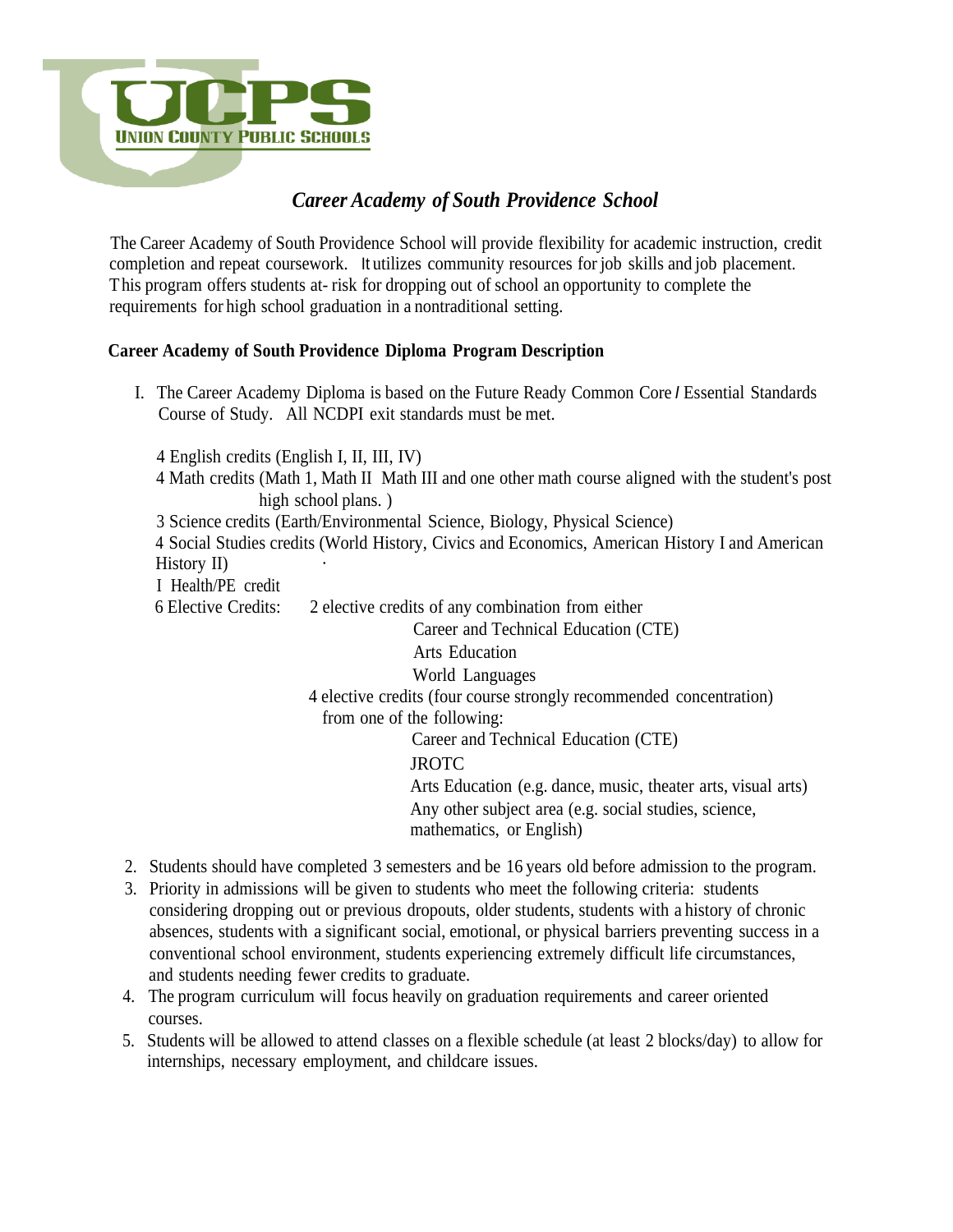#### **Process**

- l. Identification of students who display at-risk tendencies for dropping out of school.
- 2. Student either informs school staff that they are contemplating dropping out; student is exhibiting at-risk behaviors (increase in absences, failing classes at an increased rate, experiencing traumatic life situations), and/or has formally asked to withdraw from school.
- 3. Referral to dropout prevention coordinator/core team/guidance department of high school for student assistance.
- 4. In-house interventions to assist with student success and retention are implemented.
- 5. Student is informed about the Alternative Career Academy Diploma Program.
- 6. If interested, student completes the application with the assistance of a Dropout Prevention Counselor or Administrator (it is required that a student's transcript be examined and a course checklist completed to include with the student application).
- 7. The application is submitted to the Dropout Prevention Counselor to be reviewed by the Dropout Prevention Committee at their monthly meetings/as need arises.
- 8. Committee meets to determine if the student is accepted or denied entrance into the program.
- 9. Upon acceptance into the Career Academy of South Providence School (CASPS), a meeting will be held with the student, parent(s)/guardian(s) and administration at the traditional high school. At this time, the Dropout Prevention Committee develops a Personalized Education Plan to ensure that the processes for completion of the South Providence Career Academy Diploma graduation requirements are met.
- l0. The program requirements are discussed and the student and parents are required to sign a Contract of Commitment to the CASPS program.
- 11.Upon completion of the Career Academy Diploma graduation requirements, the student will receive a South Providence Career Academy Diploma during a graduation ceremony. The student may participate in a graduation ceremony at his/her home school or at South Providence.

## **Instruction**

- I. Students may use APEX, NCVPS, and UC Virtual.
- 2. Students will be mainstreamed into CTE courses. The first time a student is enrolled in an EOC course it should be taken face-to-face in a traditional classroom setting as best practice. Students that are taking an EOC course as credit recovery can be placed in any of the available programs. All students are eligible for face-to-face instruction as appropriate.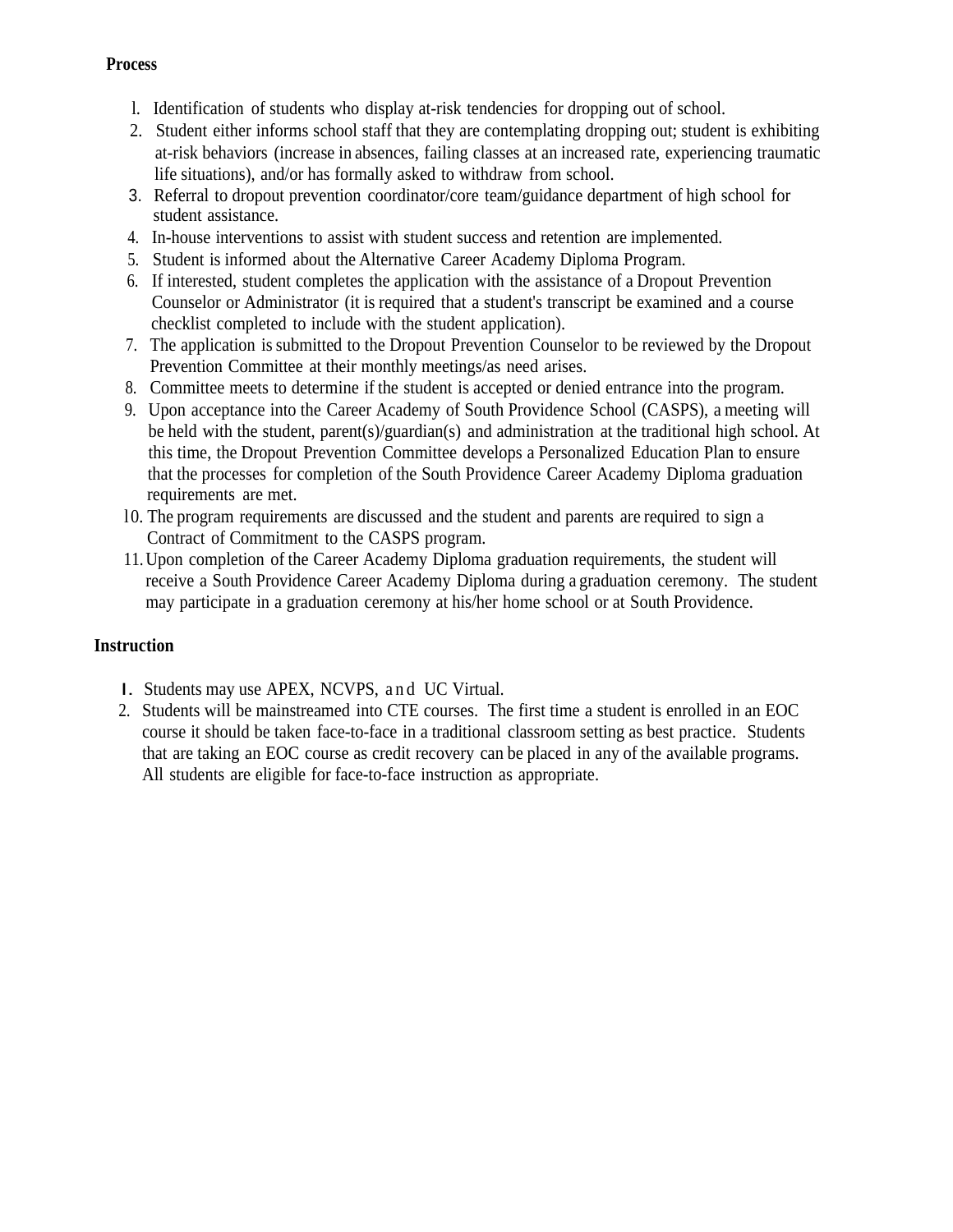

## **Career Academy of South Providence School Union County Public Schools Career Academy Diploma Program 2019/2020 Student Application**

## **Complete the following information:**

Student Name:\_\_\_\_\_\_\_\_\_\_\_\_\_\_\_\_\_\_\_\_\_\_\_\_ Last school attended: \_\_\_\_\_\_\_\_\_\_\_\_\_\_\_\_\_\_\_ **,**

Age: Date of birth: Number of high school credits:

Number of semesters in high school:

The Career Academy Diploma program is a highly structured and limited opportunity for a select number of students whose circumstances prevent graduation from high school. Students must complete 21 required and elective credits in order to receive a North Carolina high school diploma. The program is coordinated through the home school.

The student application must be completed by the student and parent submitted to the Dropout Prevention Committee liaison.

Referrals are submitted by the principal and reviewed by a committee of school system staff. Only students who demonstrate a high degree of motivation and cooperation will be accepted into the program.

The student application packet must be completed in order for the referral to be considered. The review committee will give strong consideration to each student's application and responses in determining which students will be accepted. All applications must be signed by a parent/guardian.

## **Guidelines:**

- I. Students should have 3 semesters and be 16 years old before admission to the program.
- 2. · A plan for graduation will be developed for every student admitted to the program.
- 3. The school principal will have the authority to dismiss any student from the diploma program who is disruptive, uncooperative, or not making progress toward graduation.
- 4. Only students displaying a significant hardship that will impede their ability to graduate from high school in the traditional fashion or who are strongly considering dropping out of school will be admitted.
- 5. The principal and the Dropout Prevention Committee reserve the right to deny admission to any student who does not meet the set criteria.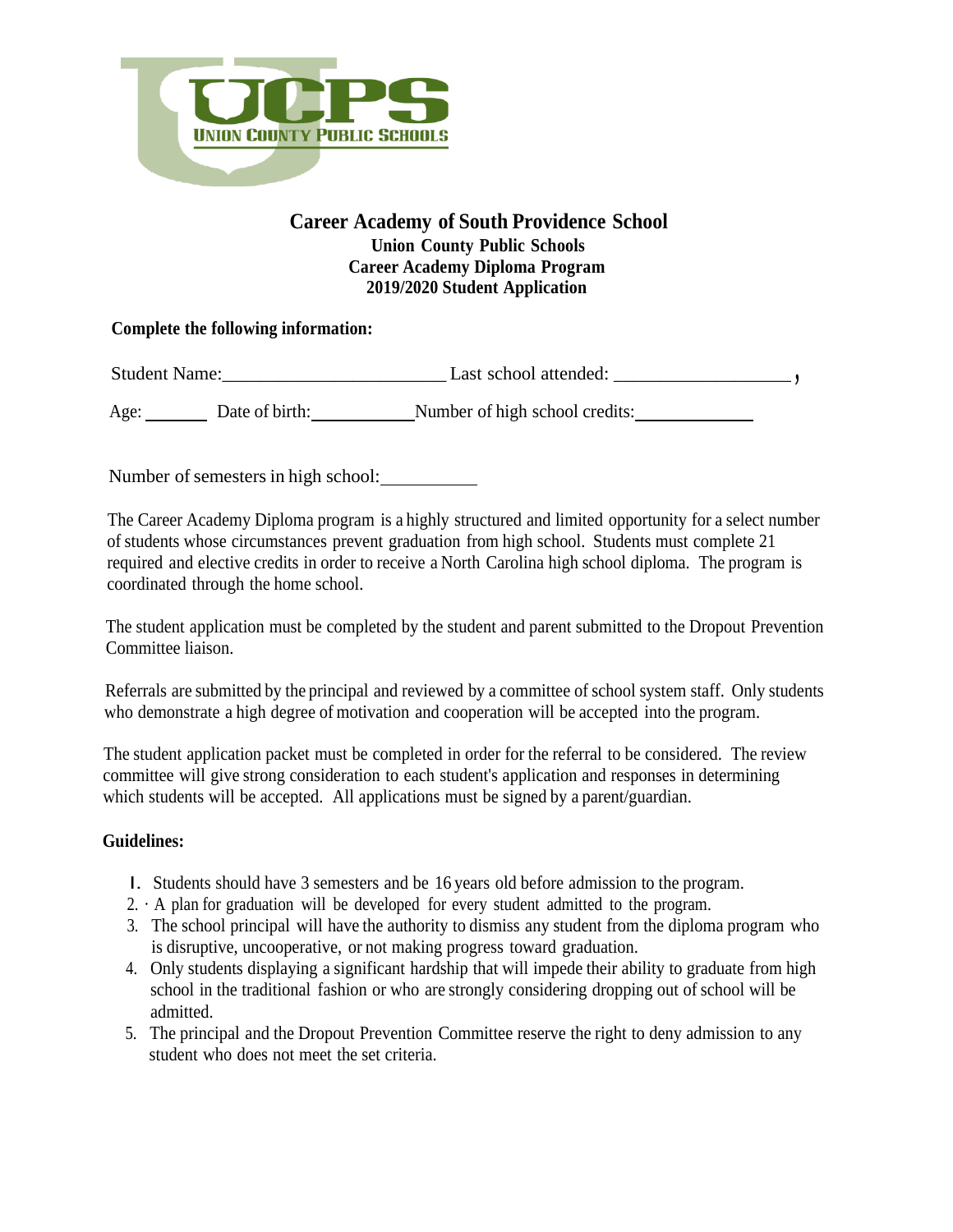\*\*I understand that submitting this application does not guarantee that I will be accepted to the program. I agree that, if accepted, I will comply with the guidelines outlined in this application as well as any and all expectations established at South Providence Career Academy.

Student Signature Date Parent Signature Date

\*\*Please answer the following questions as completely as possible. Feel free to use the back side of this paper if additional space is needed.\*\*

I. Explain how you got to the point where you may not graduate from high school.

2. What are you going to change, either in your life or school habits, which will cause you to be successful? *Remember that only students who demonstrate a strong willingness to succeed will be accepted.*

This area is for school use. Date application received: Committee review date:

Received by: Accepted: Denied:\_\_\_\_\_\_\_\_\_\_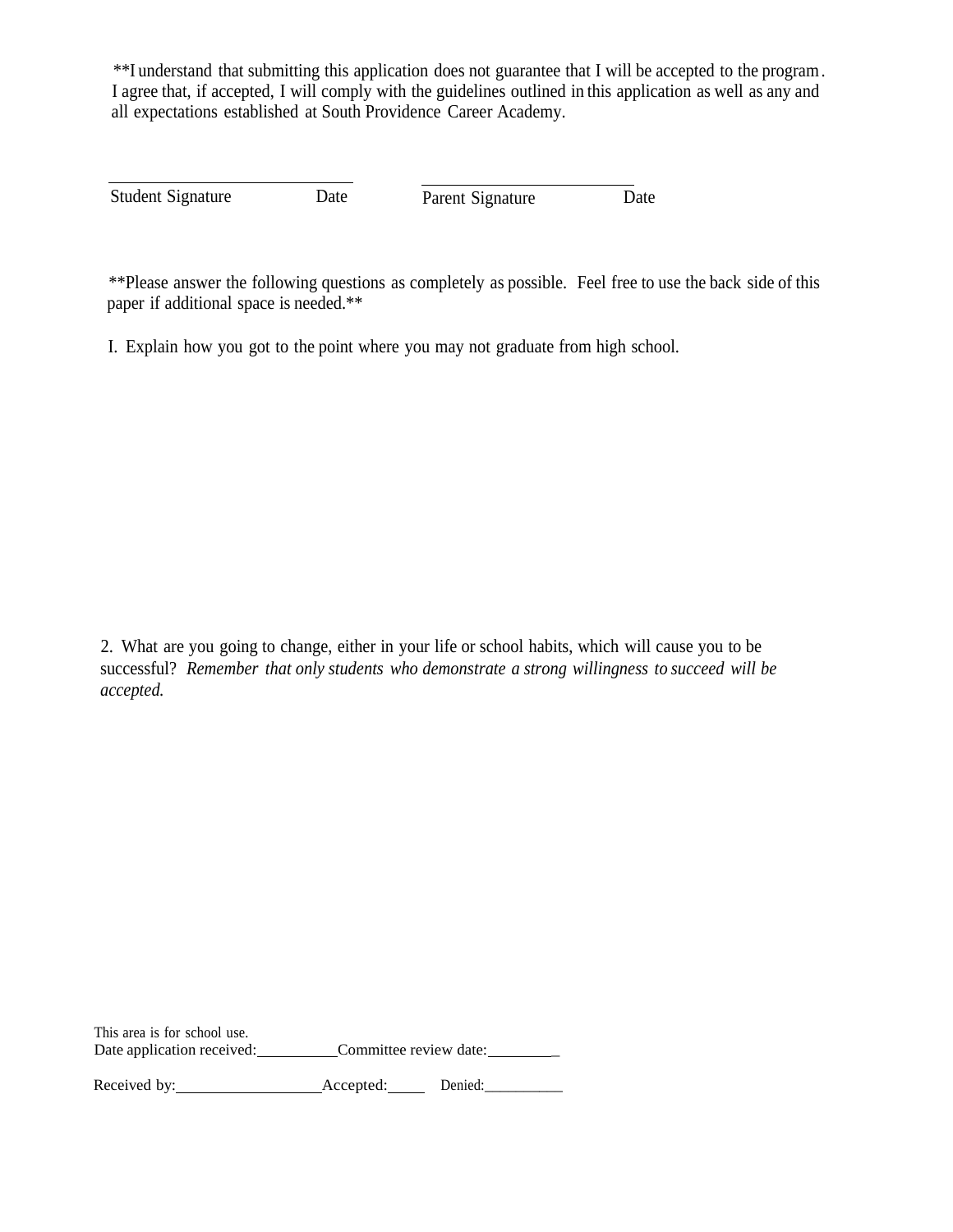## **Student Name\_\_\_\_\_\_\_\_\_\_\_\_\_\_\_\_\_\_\_\_\_\_\_\_\_\_\_\_**

\*Attach a recent copy of the student's transcript to this form.

| Courses                      | Completed | Final<br>Grade | <b>Grade Level</b>           |
|------------------------------|-----------|----------------|------------------------------|
| English I                    |           |                | 9<br>11<br>12<br>8<br>10     |
| English II                   |           |                | 12<br>8<br>9<br>10<br>11     |
| English III                  |           |                | 11<br>12<br>8<br>9<br>$10\,$ |
| English IV                   |           |                | 8<br>9<br>10<br>11<br>12     |
| <b>Foundations of Math I</b> |           |                | 12<br>11<br>8<br>9<br>$10\,$ |
| Math I                       |           |                | 12<br>10<br>11<br>8<br>9     |
| Math II                      |           |                | 11<br>12<br>9<br>10<br>8     |
| Math III                     |           |                | 12<br>10<br>11<br>8<br>9     |
| 4 <sup>th</sup> Math         |           |                | 8<br>10<br>11<br>12<br>9     |
| <b>Earth Science</b>         |           |                | 12<br>8<br>9<br>10<br>11     |
| Biology                      |           |                | 8<br>9<br>11<br>12<br>10     |
| A Physical Science           |           |                | 12<br>8<br>9<br>10<br>11     |
| World History                |           |                | 12<br>8<br>9<br>10<br>11     |
| Civics & Economics           |           |                | 12<br>8<br>11<br>9<br>10     |
| American History I           |           |                | 11<br>12<br>8<br>9<br>10     |
| American History II          |           |                | 12<br>8<br>9<br>10<br>11     |
| Health & P.E.                |           |                | 12<br>9<br>11<br>8<br>10     |
| Elective 1                   |           |                | 12<br>8<br>9<br>10<br>11     |
| Elective 2                   |           |                | 11<br>12<br>8<br>9<br>10     |
| Elective 3                   |           |                | 11<br>12<br>8<br>9<br>10     |
| Elective 4                   |           |                | 9<br>12<br>8<br>10<br>11     |
| Elective 5                   |           |                | 12<br>9<br>11<br>8<br>10     |
| Elective 6                   |           |                | 8<br>9<br>10<br>11<br>12     |

\_\_\_\_\_\_\_\_\_\_\_\_\_\_\_\_\_\_\_\_\_\_\_\_\_\_\_\_\_\_\_\_\_\_\_\_ \_\_\_\_\_\_\_\_\_\_\_\_\_\_\_\_\_\_\_\_\_\_\_\_\_\_\_\_\_\_\_\_\_

\_\_\_\_\_\_\_\_\_\_\_\_\_\_\_\_\_\_\_\_\_\_\_\_\_\_\_\_\_\_\_\_\_\_\_\_ \_\_\_\_\_\_\_\_\_\_\_\_\_\_\_\_\_\_\_\_\_\_\_\_\_\_\_\_\_\_\_\_\_

\_\_\_\_\_\_\_\_\_\_\_\_\_\_\_\_\_\_\_\_\_\_\_\_\_\_\_\_\_\_\_\_\_\_\_\_ \_\_\_\_\_\_\_\_\_\_\_\_\_\_\_\_\_\_\_\_\_\_\_\_\_\_\_\_\_\_\_\_\_

\_\_\_\_\_\_\_\_\_\_\_\_\_\_\_\_\_\_\_\_\_\_\_\_\_\_\_\_\_\_\_\_\_\_\_\_ \_\_\_\_\_\_\_\_\_\_\_\_\_\_\_\_\_\_\_\_\_\_\_\_\_\_\_\_\_\_\_\_\_

Exit Standards \_\_\_\_\_\_ ENGLISH II \_\_\_\_ Math I \_\_\_\_ Biology

Courses Remaining for Graduation: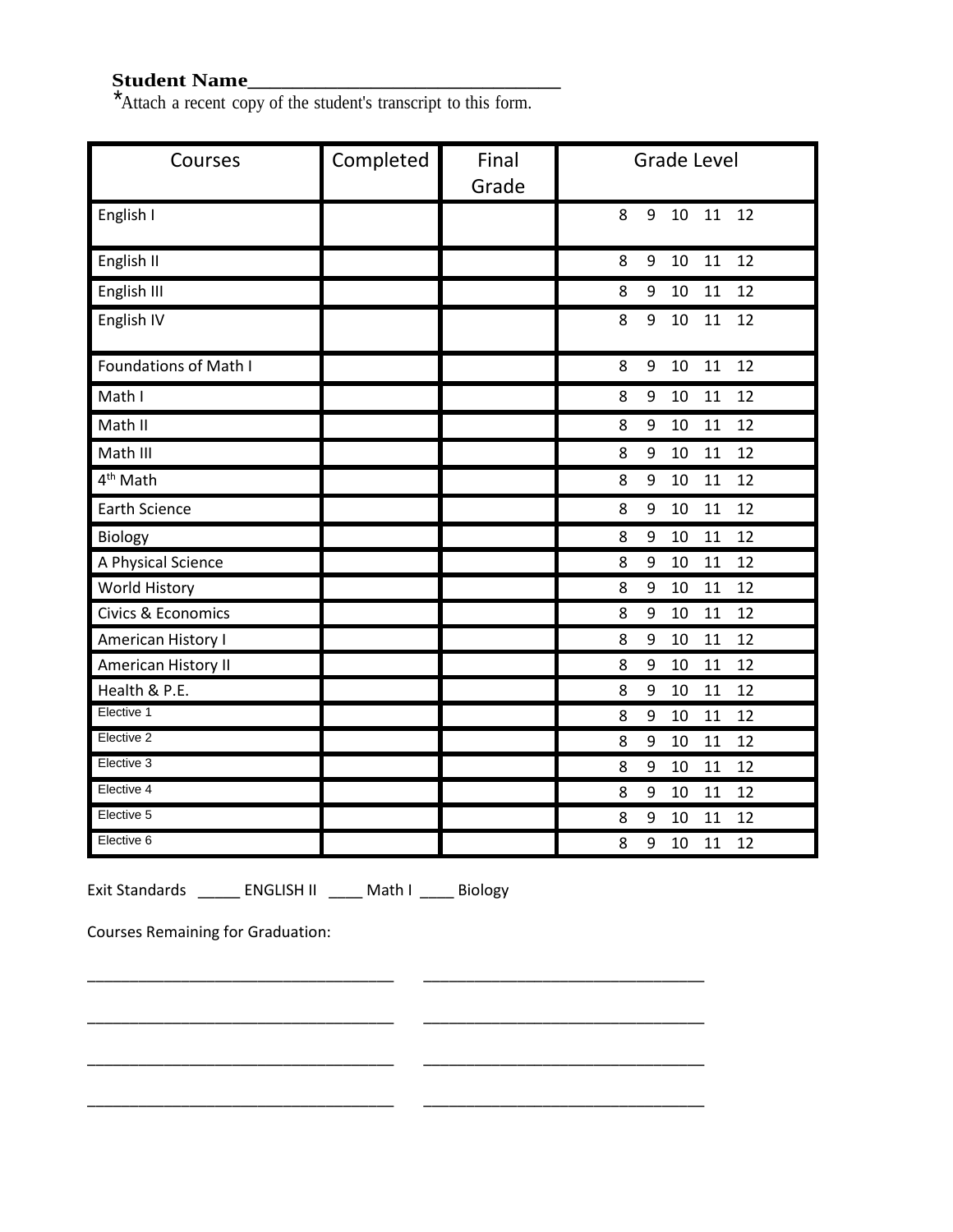

#### **Career Academy of South Providence Referral Form**

| To be completed by the School Counselor.                                  |                                                                                                       |  |
|---------------------------------------------------------------------------|-------------------------------------------------------------------------------------------------------|--|
| <b>Student Name:</b>                                                      | Age                                                                                                   |  |
| Gender: Male Female                                                       | D.O.B.                                                                                                |  |
| Current Grade: $9 \quad 10 \quad 11 \quad 12$<br><b>Circle One Please</b> | High School                                                                                           |  |
| <b>Student Address:</b>                                                   | <b>Student Powerschool Number:</b>                                                                    |  |
| Parent/Guardian Name:                                                     | Relationship __ Mother __ Father<br>Grand Parent ____Aunt/Uncle<br>Case Worker _______Other (Specify) |  |
| Parent/Guardian Address (If different<br>from student)                    | Cell<br>Phone:                                                                                        |  |

## Additional Comments:

**Signature** 

Title of Staff Completing Referral Information

\_\_\_\_\_\_\_\_\_\_\_\_\_\_\_\_\_\_\_\_\_\_\_\_\_\_\_\_\_\_\_

\_\_\_\_\_\_\_\_\_\_\_\_\_\_\_\_\_\_\_\_\_\_\_\_\_\_\_\_\_\_\_

\_\_\_\_\_\_\_\_\_\_\_\_\_\_\_\_\_\_\_\_\_\_\_\_\_\_\_\_\_\_\_

Principal Signature

The information in this referral form is accurate. The Student's parent/Guardian was contacted on \_\_\_\_\_\_\_\_\_\_\_\_(Date) by\_\_\_\_\_\_\_\_\_\_\_\_\_\_ (Name) and informed of the intention to refer the student for alternative education services.

Date of presentation to referral committee:

Disposition:

\_\_\_\_\_Accepted \_\_\_\_\_Not Accepted